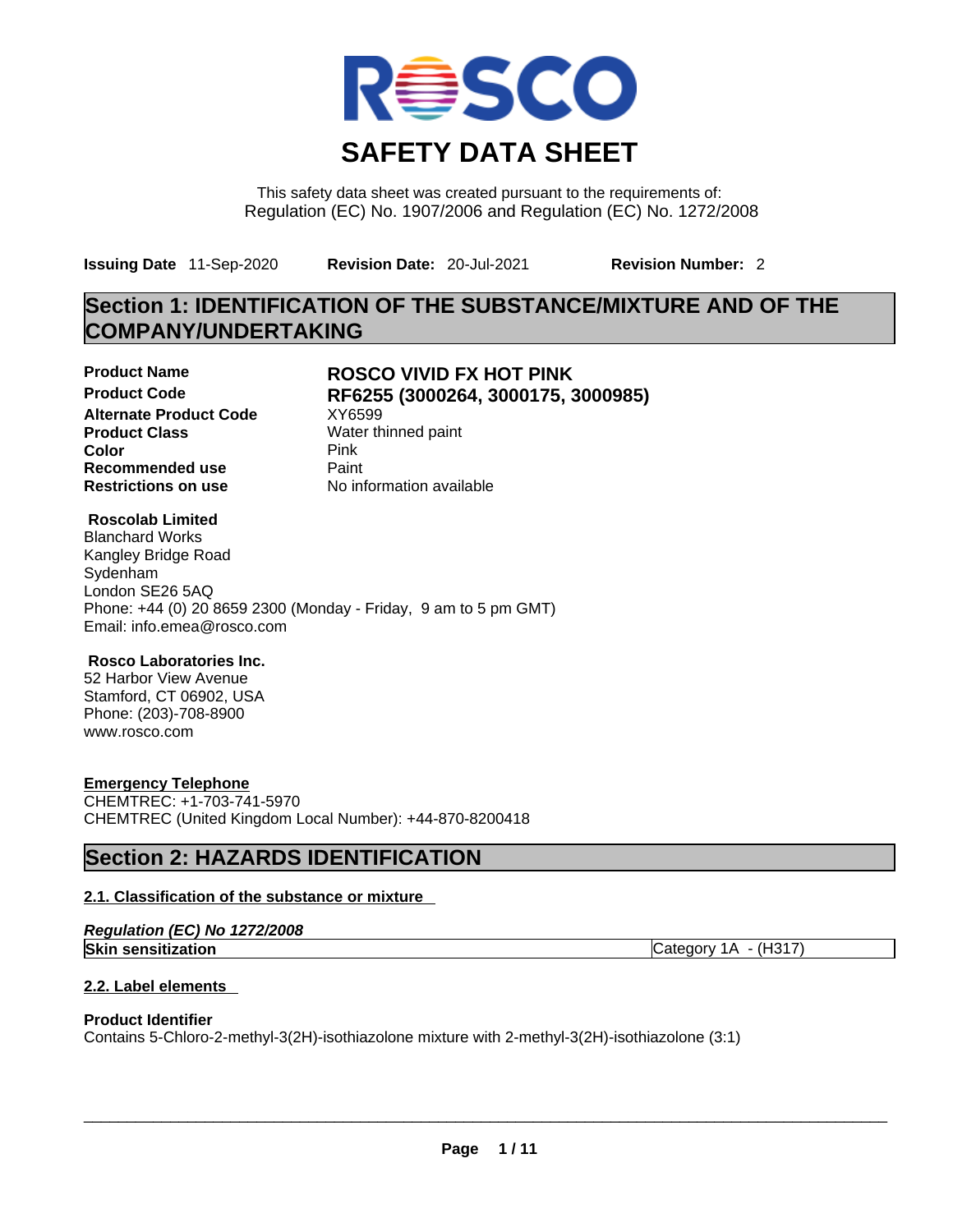

## **Hazard statements**

H317 - May cause an allergic skin reaction

EUH208 - Contains (1,2-Benzisothiazolin-3-one). May produce an allergic reaction

#### **Precautionary Statements - EU (§28, 1272/2008)**

P101 - If medical advice is needed, have product container or label at hand

P102 - Keep out of reach of children

P261 - Avoid breathing dust/fume/gas/mist/vapors/spray

P280 - Wear protective gloves

P321 - Specific treatment (see supplemental first aid instructions on this label)

P501 - Dispose of contents/ container to an approved waste disposal plant

#### **2.3. Other hazards**

**General Hazards No information available** 

# **Section 3: COMPOSITION/INFORMATION ON INGREDIENTS**

#### **3.1 Substances**

Not applicable

# **3.2 Mixtures**

| <b>Chemical name</b>                                                                            | <b>EINECS/ELINCS No.</b> | <b>CAS No.</b> | Weight-%          | <b>Classification</b><br>according to<br><b>Regulation (EC) No.</b><br>1272/2008 [CLP]                                                                                   | <b>REACH registration</b><br>number |
|-------------------------------------------------------------------------------------------------|--------------------------|----------------|-------------------|--------------------------------------------------------------------------------------------------------------------------------------------------------------------------|-------------------------------------|
| Limestone                                                                                       | 215-279-6                | 1317-65-3      | $>= 5 - 10$       | Not available                                                                                                                                                            | Not available                       |
| Propylene glycol                                                                                | 200-338-0                | $57 - 55 - 6$  | $>=1 - 5$         | Not available                                                                                                                                                            | 01-2119456809-23-02<br>24           |
| 1,2-Benzisothiazolin-3-one                                                                      | 220-120-9                | 2634-33-5      | $>=0.01 - 0.05$   | Acute Tox 4 (H302)<br>Acute Tox 2 (H330)<br>Skin Irrit. 2 (H315)<br>Eye Dam. 1 (H318)<br>Skin Sens. 1 (H317)<br>Aquatic Acute 1<br>(H400)<br>Aquatic Chronic 2<br>(H411) | Not available                       |
| 5-Chloro-2-methyl-3(2H)-isothi<br>azolone mixture with<br>2-methyl-3(2H)-isothiazolone<br>(3:1) |                          | 55965-84-9     | $>=0.001 - 0.005$ | Acute Tox. 3 (H301)<br>Acute Tox. 2 (H310)<br>Acute Tox. 3 (H330)<br>Skin Corr. 1C (H314)<br>Eye Dam 1 (H318)<br>Skin Sens. 1 (H317)<br>Aquatic Acute 1                  | Not available                       |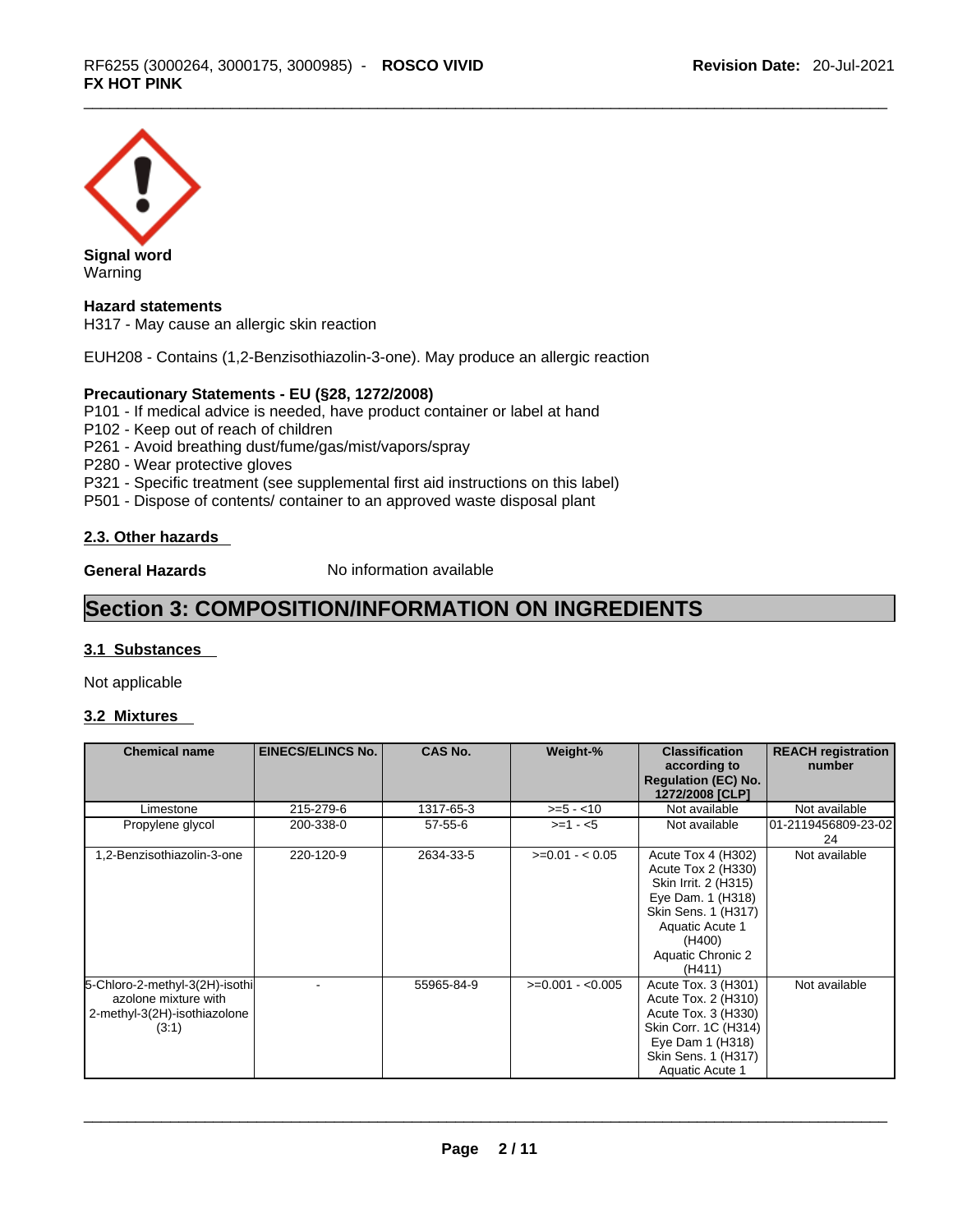|  |  |  |  | (H400)<br>. ` Aquatic Chronic<br>۱۹410۱<br>. |  |
|--|--|--|--|----------------------------------------------|--|
|--|--|--|--|----------------------------------------------|--|

*Full text of H- and EUH-phrases: see section 16* 

# **Section 4: FIRST AID MEASURES**

| 4.1. Description of first aid measures                           |                                                                                                          |
|------------------------------------------------------------------|----------------------------------------------------------------------------------------------------------|
| Description of first aid measures                                |                                                                                                          |
| <b>General Advice</b>                                            | No hazards which require special first aid measures.                                                     |
| <b>Eye Contact</b>                                               | Rinse thoroughly with plenty of water for at least 15<br>minutes and consult a physician.                |
| <b>Skin Contact</b>                                              | Wash off immediately with soap and plenty of water while<br>removing all contaminated clothes and shoes. |
| <b>Inhalation</b>                                                | Move to fresh air. If symptoms persist, call a physician.                                                |
| Ingestion                                                        | Clean mouth with water and afterwards drink plenty of<br>water. Consult a physician if necessary.        |
| 4.2. Most important symptoms and effects, both acute and delayed |                                                                                                          |
| <b>Most Important Symptoms/Effects</b>                           | May cause allergic skin reaction.                                                                        |
|                                                                  |                                                                                                          |

**4.3. Indication of any immediate medical attention and special treatment needed** 

**Notes To Physician Treat symptomatically.** 

# **Section 5: FIRE FIGHTING MEASURES**

# **5.1. Extinguishing media Suitable Extinguishing Media** Media Use extinguishing measures that are appropriate to local circumstances and the surrounding environment. **Unsuitable Extinguishing Media** Noinformation available. **5.2. Special hazards arising from the substance or mixture Specific Hazards Arising From The Chemical** Closed containers may rupture ifexposed to fire or extreme heat. **Sensitivity to static discharge** No **Sensitivity to mechanical impact** No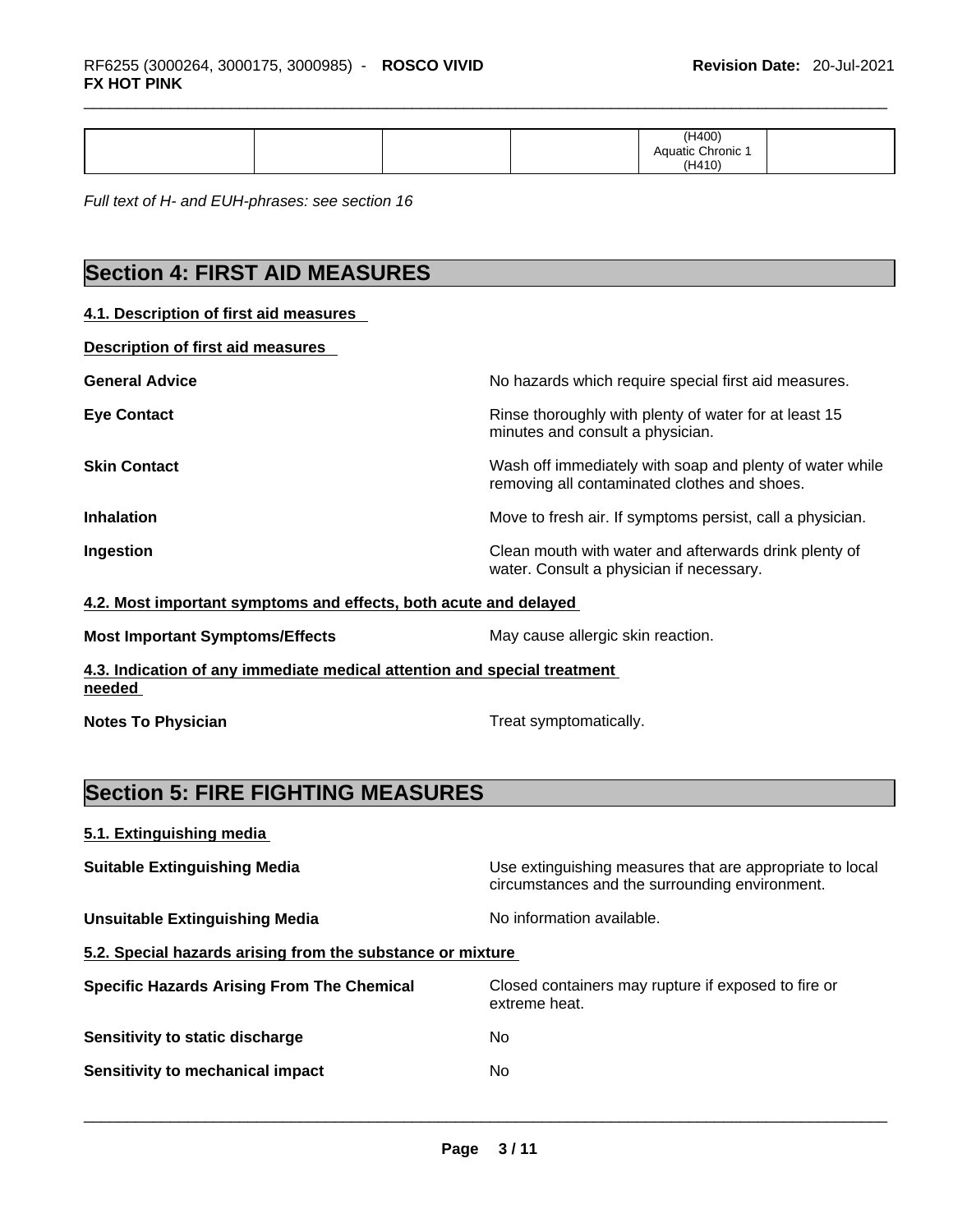#### **5.3. Advice for firefighters**

**Protective equipment and precautions for firefighters** Wear self-contained breathing apparatus and protective suit.

# **Section 6: ACCIDENTAL RELEASE MEASURES**

#### **6.1. Personal precautions, protective equipment and emergency procedures**

**Personal Precautions Avoid contact with skin, eyes and clothing. Ensure Personal Precautions** adequate ventilation. **Other Information Observe all relevant local and international regulations. 6.2. Environmental precautions Environmental precautions Environmental precautions Prevent spreading of vapors through sewers, ventilation** systems and confined areas. **6.3. Methods and material for containment and cleaning up Methods for Containment Absorb with inert material and place in suitable container** for disposal. **Methods for Cleaning Up Clean contaminated surface thoroughly.** 

**6.4. Reference to other sections** 

**Other information** See Section 12 for additional information.

label / literature for specific instructions.

# **Section 7: HANDLING AND STORAGE**

**Handling Handling Avoid contact with skin, eyes and clothing. Avoid breathing Handling A** vapors, spray mists or sanding dust. In case of insufficient ventilation, wear suitable respiratory equipment.

**Hygiene Measures**  Wash thoroughly after handling.

**7.2. Conditions for safe storage, including any incompatibilities**

**Storage Example 20 Keep container tightly closed. Keep out of the reach of Keep** out of the reach of

**7.3. Specific end use(s)** 

**Specific Uses <b>Specific Uses Architectural coating.** Apply as directed. Refer to product

children.

# **Risk Management Methods (RMM)** Not Applicable. \_\_\_\_\_\_\_\_\_\_\_\_\_\_\_\_\_\_\_\_\_\_\_\_\_\_\_\_\_\_\_\_\_\_\_\_\_\_\_\_\_\_\_\_\_\_\_\_\_\_\_\_\_\_\_\_\_\_\_\_\_\_\_\_\_\_\_\_\_\_\_\_\_\_\_\_\_\_\_\_\_\_\_\_\_\_\_\_\_\_\_\_\_ **Section 8: EXPOSURE CONTROLS/PERSONAL PROTECTION**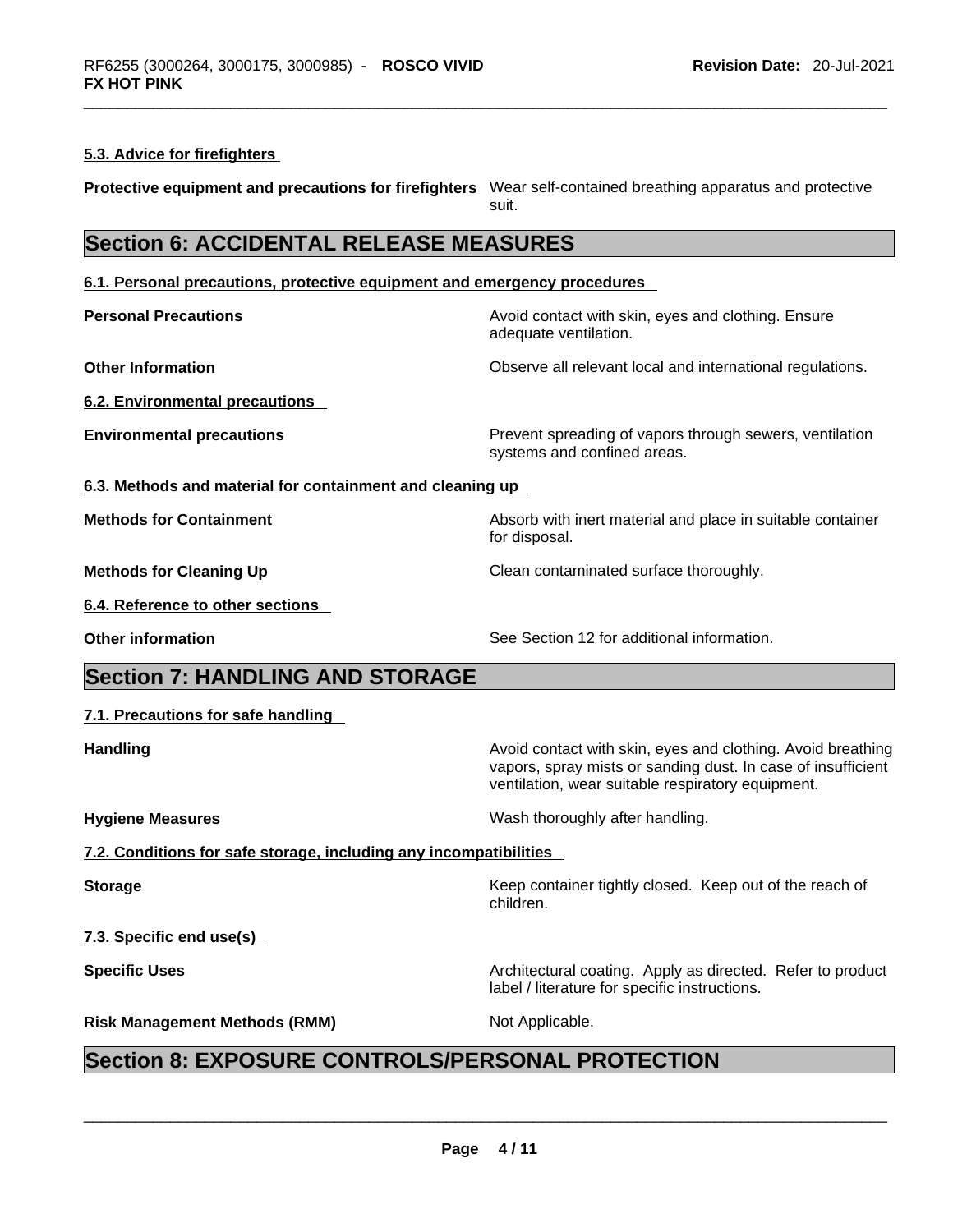# **8.1. Control parameters**

| <b>Chemical name</b> | <b>European Union</b>   | <b>Belgium</b>           | <b>Bulgaria</b>            |                          | <b>Cyprus</b> | France        | <b>Ireland</b>               |
|----------------------|-------------------------|--------------------------|----------------------------|--------------------------|---------------|---------------|------------------------------|
| Limestone            |                         | TWA: $10 \text{ mg/m}^3$ | TWA: 1.0 fiber/cm3         |                          |               |               | TWA: $10 \text{ mg/m}^3$     |
| 1317-65-3            |                         |                          | TWA: $10 \text{ mg/m}^3$   |                          |               |               | TWA: 4 mg/m <sup>3</sup>     |
|                      |                         |                          |                            |                          |               |               | STEL: 30 mg/m <sup>3</sup>   |
|                      |                         |                          |                            |                          |               |               | STEL: 12 mg/m <sup>3</sup>   |
| Propylene glycol     |                         |                          |                            |                          |               |               | TWA: $10 \text{ mg/m}^3$     |
| $57 - 55 - 6$        |                         |                          |                            |                          |               |               | TWA: 150 ppm                 |
|                      |                         |                          |                            |                          |               |               | TWA: 470 mg/m <sup>3</sup>   |
|                      |                         |                          |                            |                          |               |               | STEL: 1410 mg/m <sup>3</sup> |
|                      |                         |                          |                            |                          |               |               | STEL: $30 \text{ mg/m}^3$    |
|                      |                         |                          |                            |                          |               |               | STEL: 450 ppm                |
| <b>Chemical name</b> | Germany                 | <b>Greece</b>            | <b>Hungary</b>             |                          | Iceland       | <b>Italy</b>  | Latvia                       |
| Limestone            |                         | TWA: $10 \text{ mg/m}^3$ | TWA: 10 mg/m <sup>3</sup>  |                          |               |               |                              |
| 1317-65-3            |                         | TWA: $5 \text{ mg/m}^3$  |                            |                          |               |               |                              |
| Propylene glycol     |                         |                          |                            |                          |               |               | TWA: $7 \text{ mg/m}^3$      |
| $57 - 55 - 6$        |                         |                          |                            |                          |               |               |                              |
| <b>Chemical name</b> | Lithuania               | <b>Netherlands</b>       | <b>Poland</b>              | Romania                  | <b>Spain</b>  | <b>Sweden</b> | <b>United</b>                |
|                      |                         |                          |                            |                          |               |               | Kingdom                      |
| Limestone            |                         |                          |                            | TWA: $10 \text{ mg/m}^3$ | $\sim$        |               | TWA: $10 \text{ mg/m}^3$     |
| 1317-65-3            |                         |                          |                            |                          |               |               | TWA: $4 \text{ mg/m}^3$      |
|                      |                         |                          |                            |                          |               |               | STEL: 30 mg/m <sup>3</sup>   |
|                      |                         |                          |                            |                          |               |               | STEL: 12 mg/m <sup>3</sup>   |
| Propylene glycol     | TWA: $7 \text{ mg/m}^3$ |                          | TWA: 100 mg/m <sup>3</sup> | $\blacksquare$           |               |               | TWA: 150 ppm                 |
| $57 - 55 - 6$        |                         |                          |                            |                          |               |               | TWA: $474$ mg/m <sup>3</sup> |
|                      |                         |                          |                            |                          |               |               | TWA: $10 \text{ mg/m}^3$     |
|                      |                         |                          |                            |                          |               |               | STEL: 450 ppm                |
|                      |                         |                          |                            |                          |               |               | <b>STEL: 1422</b>            |
|                      |                         |                          |                            |                          |               |               | mg/m <sup>3</sup>            |
|                      |                         |                          |                            |                          |               |               | STEL: 30 mg/m <sup>3</sup>   |

## **8.2. Exposure controls**

**Occupational exposure controls** 

**Personal Protective Equipment** 

**Engineering Measures Ensure 2018** Ensure adequate ventilation, especially in confined areas.

**Respiratory Protection In case of insufficient ventilation wear suitable respiratory** equipment.

**Eye Protection <b>Exercise Exercise** Safety glasses with side-shields.

**Skin Protection Contract Contract Contract Contract Contract Contract Contract Contract Contract Contract Contract Contract Contract Contract Contract Contract Contract Contract Contract Contract Contract Contract Contr** 

Hand protection **Impervious** gloves.

**Hygiene Measures Avoid contact with skin, eyes and clothing. Remove and Avoid contact with skin, eyes and clothing. Remove and** wash contaminated clothing before re-use. Wash thoroughly after handling.

# **Section 9: PHYSICAL AND CHEMICAL PROPERTIES**

# **9.1. Information on basic physical and chemical properties**

# **Appearance** liquid \_\_\_\_\_\_\_\_\_\_\_\_\_\_\_\_\_\_\_\_\_\_\_\_\_\_\_\_\_\_\_\_\_\_\_\_\_\_\_\_\_\_\_\_\_\_\_\_\_\_\_\_\_\_\_\_\_\_\_\_\_\_\_\_\_\_\_\_\_\_\_\_\_\_\_\_\_\_\_\_\_\_\_\_\_\_\_\_\_\_\_\_\_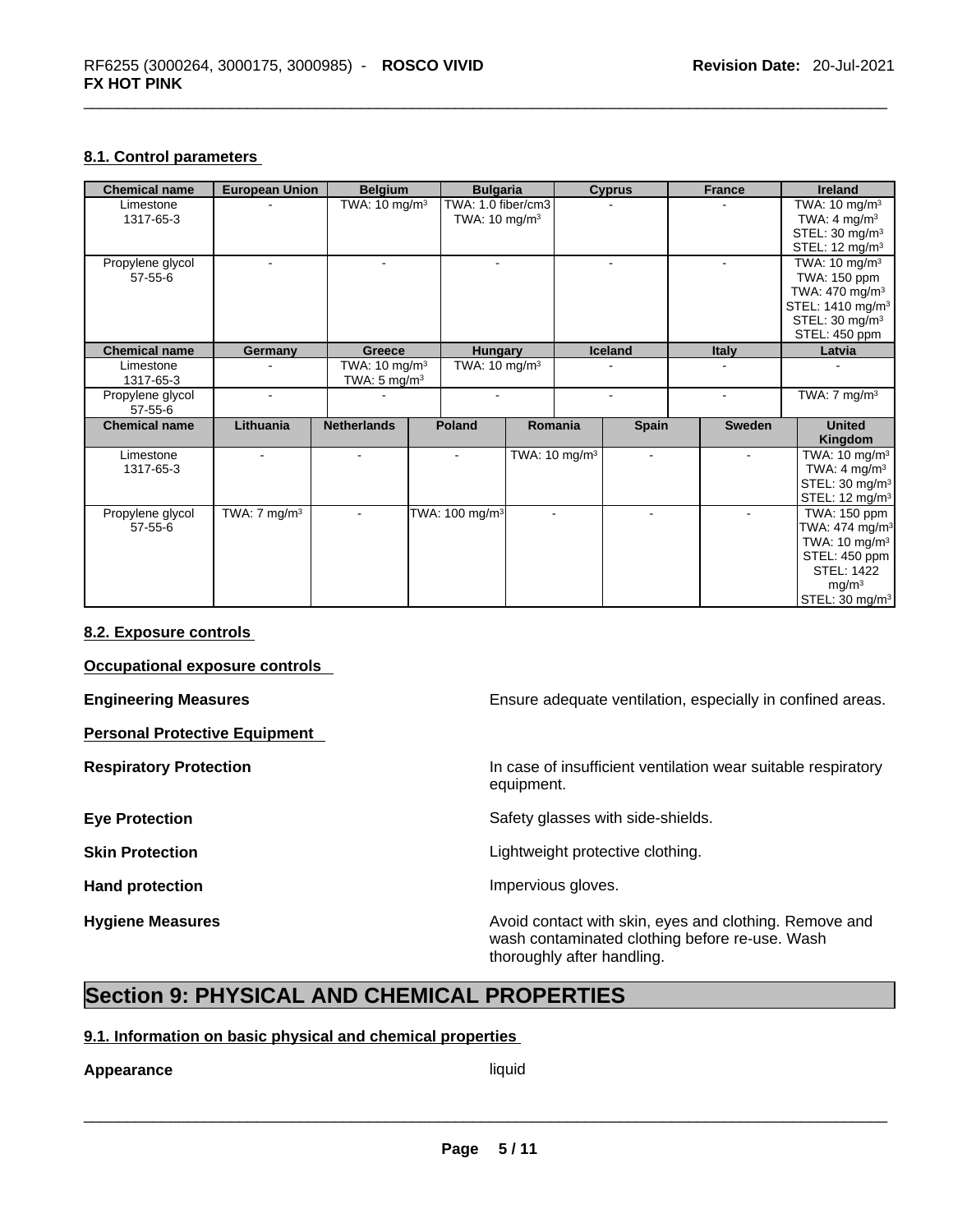| Odor                                 |
|--------------------------------------|
| <b>Odor Threshold</b>                |
|                                      |
| <b>Property</b>                      |
| Density (g/L)                        |
| <b>Relative Density</b>              |
| рH                                   |
| <b>Viscosity (cps)</b>               |
| Solubility(ies)                      |
| <b>Water solubility</b>              |
| <b>Evaporation Rate</b>              |
| Vapor pressure                       |
| Vapor density                        |
| Wt. % Solids                         |
| <b>Vol. % Solids</b>                 |
| Wt. % Volatiles                      |
| Vol. % Volatiles                     |
| <b>Boiling Point (°C)</b>            |
| <b>Freezing Point (°C)</b>           |
| <b>Melting Point (°C)</b>            |
| <b>Pour Point</b>                    |
| Flash Point (°C)                     |
| <b>Flammability (solid, gas)</b>     |
| <b>Upper flammability limit:</b>     |
| Lower flammability limit:            |
| <b>Autoignition Temperature (°C)</b> |

little or no odor **No information available** 

| <b>Property</b>                      | <b>Values</b>            | <b>Remarks/ Method</b> |
|--------------------------------------|--------------------------|------------------------|
| Density (g/L)                        | 1060 - 1072              | None known             |
| <b>Relative Density</b>              | $1.06 - 1.08$            |                        |
| рH                                   | No information available | None known             |
| <b>Viscosity (cps)</b>               | No information available | None known             |
| Solubility(ies)                      | No information available | None known             |
| <b>Water solubility</b>              | No information available | None known             |
| <b>Evaporation Rate</b>              | No information available | None known             |
| Vapor pressure                       | No information available | None known             |
| Vapor density                        | No information available | None known             |
| Wt. % Solids                         | 30 - 40                  | None known             |
| Vol. % Solids                        | 25 - 35                  | None known             |
| Wt. % Volatiles                      | $60 - 70$                | None known             |
| <b>Vol. % Volatiles</b>              | $65 - 75$                | None known             |
| <b>Boiling Point (°C)</b>            | 100                      | None known             |
| <b>Freezing Point (°C)</b>           | 0                        | None known             |
| <b>Melting Point (°C)</b>            | No information available | None known             |
| <b>Pour Point</b>                    | No information available | None known             |
| Flash Point (°C)                     | Not applicable           | None known             |
| <b>Flammability (solid, gas)</b>     | No information available | None known             |
| <b>Upper flammability limit:</b>     | No information available | None known             |
| Lower flammability limit:            | No information available | None known             |
| <b>Autoignition Temperature (°C)</b> | No information available | None known             |
| Decomposition Temperature (°C)       | No information available | None known             |
| <b>Partition coefficient</b>         | No information available | None known             |
| <b>Explosive properties</b>          | No information available | None known             |
| <b>Oxidizing Properties</b>          | No information available | None known             |

# **Section 10: STABILITY AND REACTIVITY**

| 10.1. Reactivity<br><b>Reactivity</b>     | Not Applicable.                          |
|-------------------------------------------|------------------------------------------|
| 10.2. Chemical stability                  |                                          |
| <b>Chemical Stability</b>                 | Stable under normal conditions.          |
| 10.3. Possibility of hazardous reactions  |                                          |
| <b>Possibility of hazardous reactions</b> | None under normal conditions of use.     |
| 10.4. Conditions to avoid                 |                                          |
| <b>Conditions to avoid</b>                | Prevent from freezing.                   |
| 10.5. Incompatible materials              |                                          |
| <b>Incompatible Materials</b>             | No materials to be especially mentioned. |
| 10.6. Hazardous decomposition products    |                                          |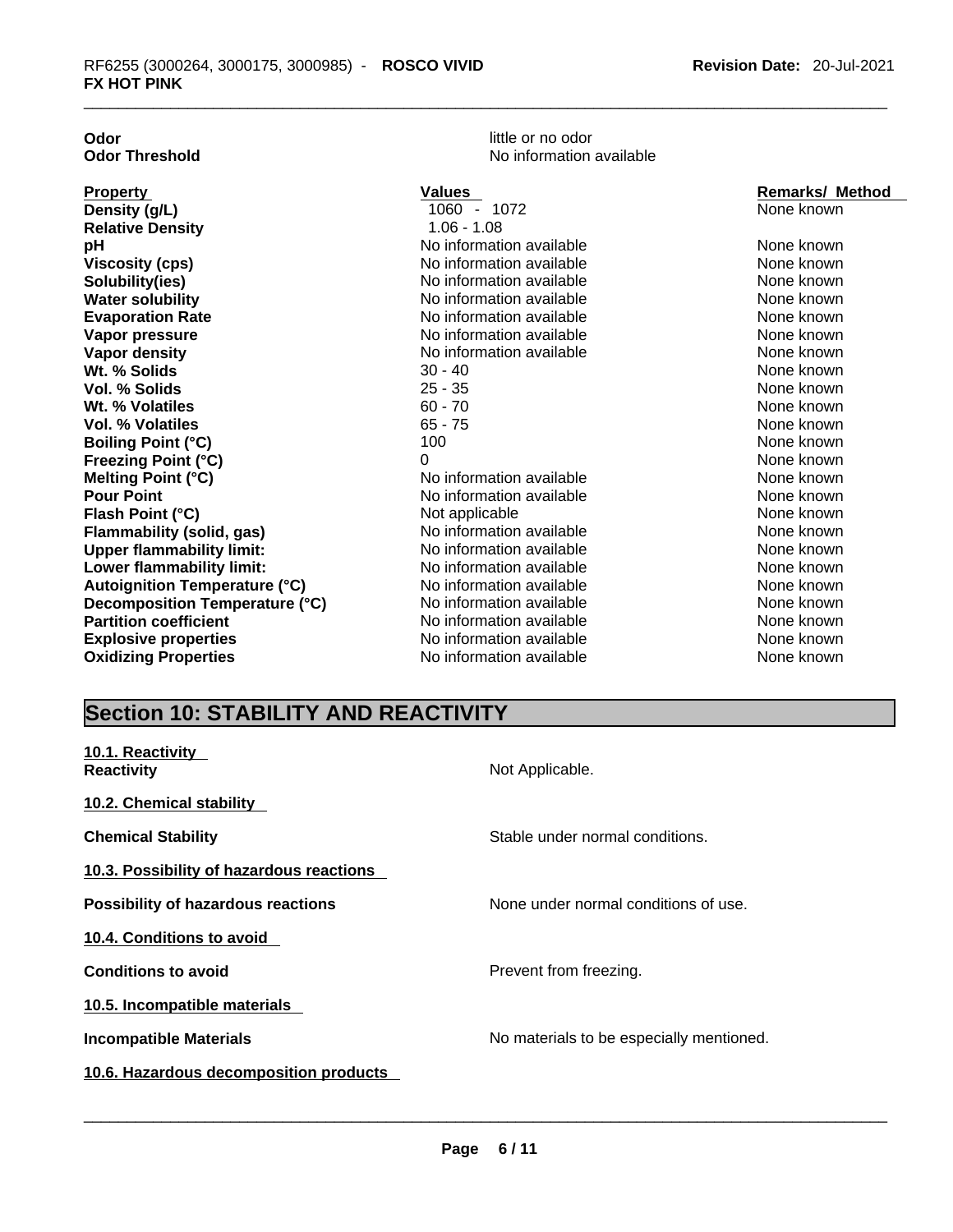**Hazardous Decomposition Products** None under normal conditions of use.

# **Section 11: TOXICOLOGICAL INFORMATION**

#### **11.1. Information on toxicological effects**

| <b>Inhalation</b>     | There is no data available for this product.                                                 |
|-----------------------|----------------------------------------------------------------------------------------------|
| Eye contact           | There is no data available for this product.                                                 |
| <b>Skin contact</b>   | Repeated or prolonged skin contact may cause allergic<br>reactions with susceptible persons. |
| Ingestion             | There is no data available for this product.                                                 |
| <b>Acute Toxicity</b> |                                                                                              |

# **Component Information**

**Product Information**

| <b>Chemical name</b>                  | Oral LD50            | Dermal LD50              | <b>Inhalation LC50</b> |
|---------------------------------------|----------------------|--------------------------|------------------------|
| Propylene glycol                      | $= 20$ g/kg (Rat)    | $= 20800$ mg/kg (Rabbit) |                        |
| $57-55-6$                             |                      |                          |                        |
| 1.2-Benzisothiazolin-3-one            | $= 1020$ mg/kg (Rat) |                          |                        |
| 2634-33-5                             |                      |                          |                        |
| [5-Chloro-2-methyl-3(2H)-isothiazolo] | $= 53$ mg/kg (Rat)   |                          |                        |
| ne mixture with                       |                      |                          |                        |
| 2-methyl-3(2H)-isothiazolone (3:1)    |                      |                          |                        |
| 55965-84-9                            |                      |                          |                        |

| <b>Skin corrosion/irritation</b> | No information available.            |
|----------------------------------|--------------------------------------|
| Eye damage/irritation            | No information available.            |
| <b>Sensitization</b>             | May cause an allergic skin reaction. |
| <b>Mutagenic Effects</b>         | No information available.            |

#### **Carcinogenic effects**

No ingredient of this product present at levels greater than or equal to 0.1% is identified as probable, possible or confirmed human carcinogen by IARC.

| No information available. |
|---------------------------|
| No information available. |
| No information available. |
| No information available. |
|                           |
|                           |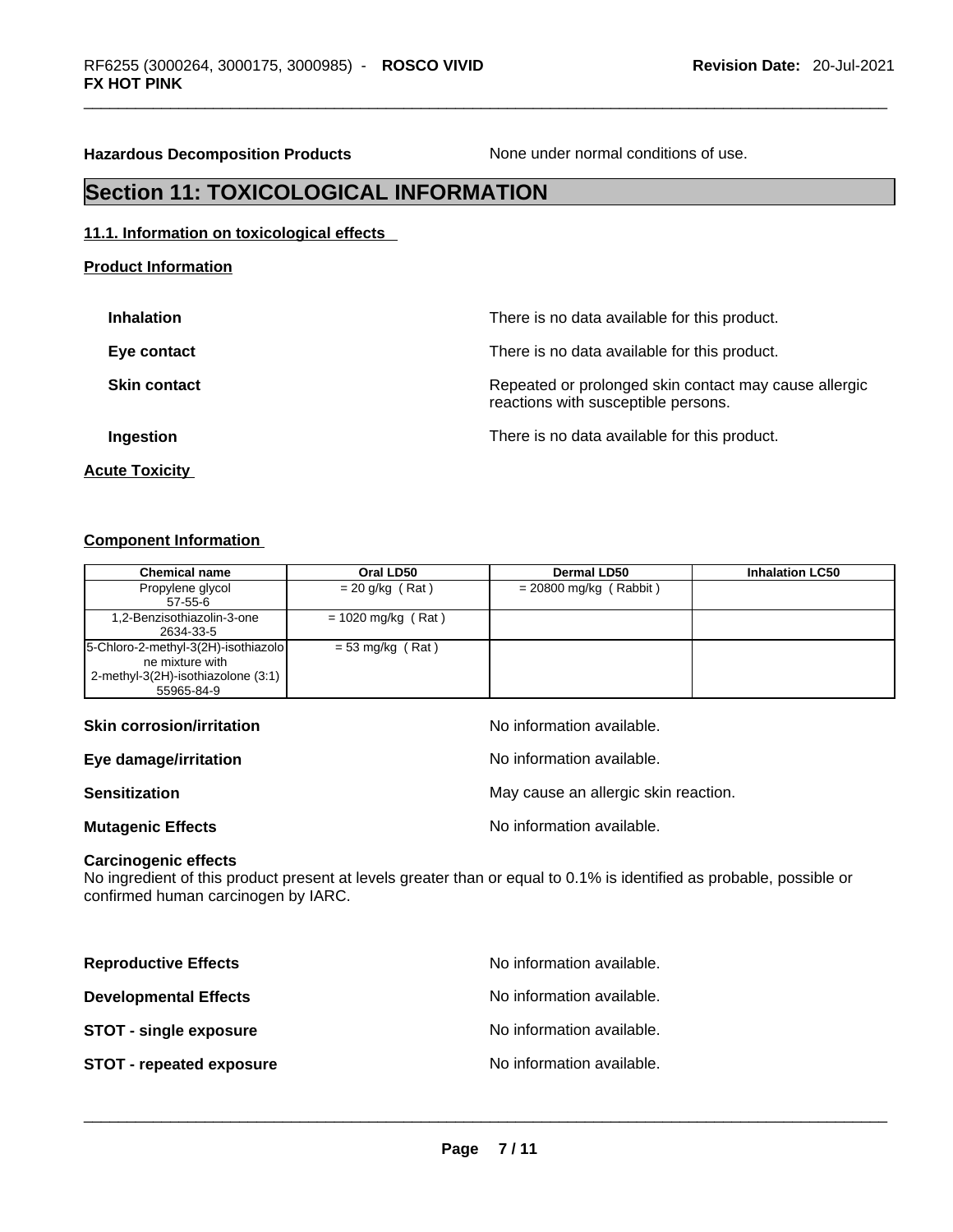| <b>Neurological Effects</b> | No information available. |
|-----------------------------|---------------------------|
| <b>Target organ effects</b> | No information available. |
| <b>Symptoms</b>             | No information available. |
| <b>Aspiration Hazard</b>    | No information available. |

# **Section 12: ECOLOGICAL INFORMATION**

## **12.1. Toxicity**

The environmental impact of this product has not been fully investigated

| <b>Chemical name</b> | Algae/aguatic plants             | Fish                             | Crustacea                  |
|----------------------|----------------------------------|----------------------------------|----------------------------|
| Propylene glycol     | $EC50: =19000mg/L$ (96h,         | LC50 41 - 47 mL/L Oncorhynchus   | $EC50 > 1000$ mg/L (48 h)  |
| $57 - 55 - 6$        | Pseudokirchneriella subcapitata) | mykiss $(96 h)$                  | $EC50 > 10000$ mg/L (24 h) |
|                      |                                  | $LC50 = 710$ mg/L Pimephales     |                            |
|                      |                                  | promelas (96 h)                  |                            |
|                      |                                  | $LC50 = 51600$ mg/L Oncorhynchus |                            |
|                      |                                  | mykiss (96 h)                    |                            |
|                      |                                  | $LC50 = 51400$ mg/L Pimephales   |                            |
|                      |                                  | promelas (96 h)                  |                            |

## **12.2. Persistence and degradability**

# **Persistence / Degradability No information available.**

**12.3. Bioaccumulative potential** 

**Bioaccumulation Bioaccumulation Bioaccumulation** 

| <b>Chemical name</b>               | coefficient<br><b>Partition</b> |
|------------------------------------|---------------------------------|
| 2-Benzisothiazolin-3-one<br><br>__ | ن. ا                            |
| 2634-33-5                          |                                 |

## **12.4. Mobility in soil**

**Mobility** in soil **Mobility** in soil

**Mobility in Environmental Media** Noinformation available.

## **12.5. Results of PBT and vPvB assessment**

# **PBT** and **vPvB** assessment No information available.

| Chemical name                                                                   | <b>PBT and vPvB assessment</b>                 |
|---------------------------------------------------------------------------------|------------------------------------------------|
| Propylene glycol                                                                | The substance is not PBT / vPvB PBT assessment |
| $57 - 55 - 6$                                                                   | does not apply                                 |
| 1,2-Benzisothiazolin-3-one                                                      | The substance is not PBT / vPvB                |
| 2634-33-5                                                                       |                                                |
| 5-Chloro-2-methyl-3(2H)-isothiazolone mixture with 2-methyl-3(2H)-isothiazolone | The substance is not PBT / vPvB                |
| (3:1)                                                                           |                                                |
| 55965-84-9                                                                      |                                                |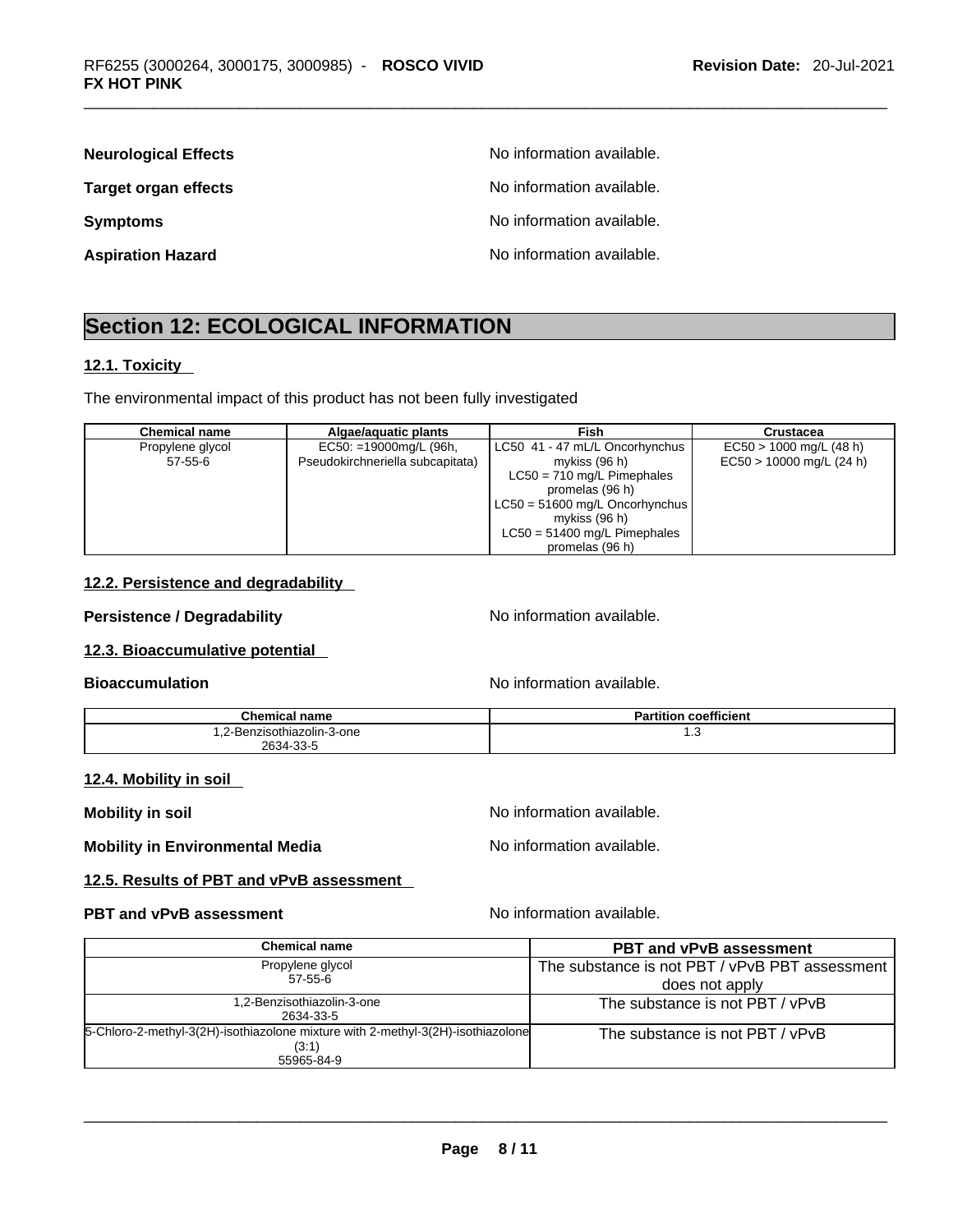# **12.6. Other adverse effects**

**Other adverse effects No information available Other adverse effects** 

# **Section 13: DISPOSAL CONSIDERATIONS**

## **13.1. Waste treatment methods**

**EWC waste disposal No No information available No information available** 

**Waste from Residues/Unused Products** Dispose of in accordance with the European Directives on waste and hazardous waste.

**Contaminated Packaging** Empty containers should be taken for local recycling, recovery or waste disposal.

**Other Information** Waste codes should be assigned by the user based on the application for which the product was used.

# **Section 14: TRANSPORT INFORMATION**

| <b>IMDG</b> | Not regulated |
|-------------|---------------|
| RID         | Not regulated |
| <b>ADR</b>  | Not regulated |
| <b>ADN</b>  | Not regulated |
| <b>IATA</b> | Not regulated |

# **Section 15: REGULATORY INFORMATION**

**15.1. Safety, health and environmental regulations/legislation specific for the substance or mixture**

## **Occupational Illnesses (R-463-3, France)**

| Chemical name                           | French RG number |
|-----------------------------------------|------------------|
| Propylene glycol<br>$57-55-6$           | <b>RG 84</b>     |
| 1,2-Benzisothiazolin-3-one<br>2634-33-5 | <b>RG 65</b>     |

# **European Union**

Take note of Directive 98/24/EC on the protection of the health and safety of workers from the risks related to chemical agents at work

## **International Inventories**

**AICS** No - Not all of the components are listed.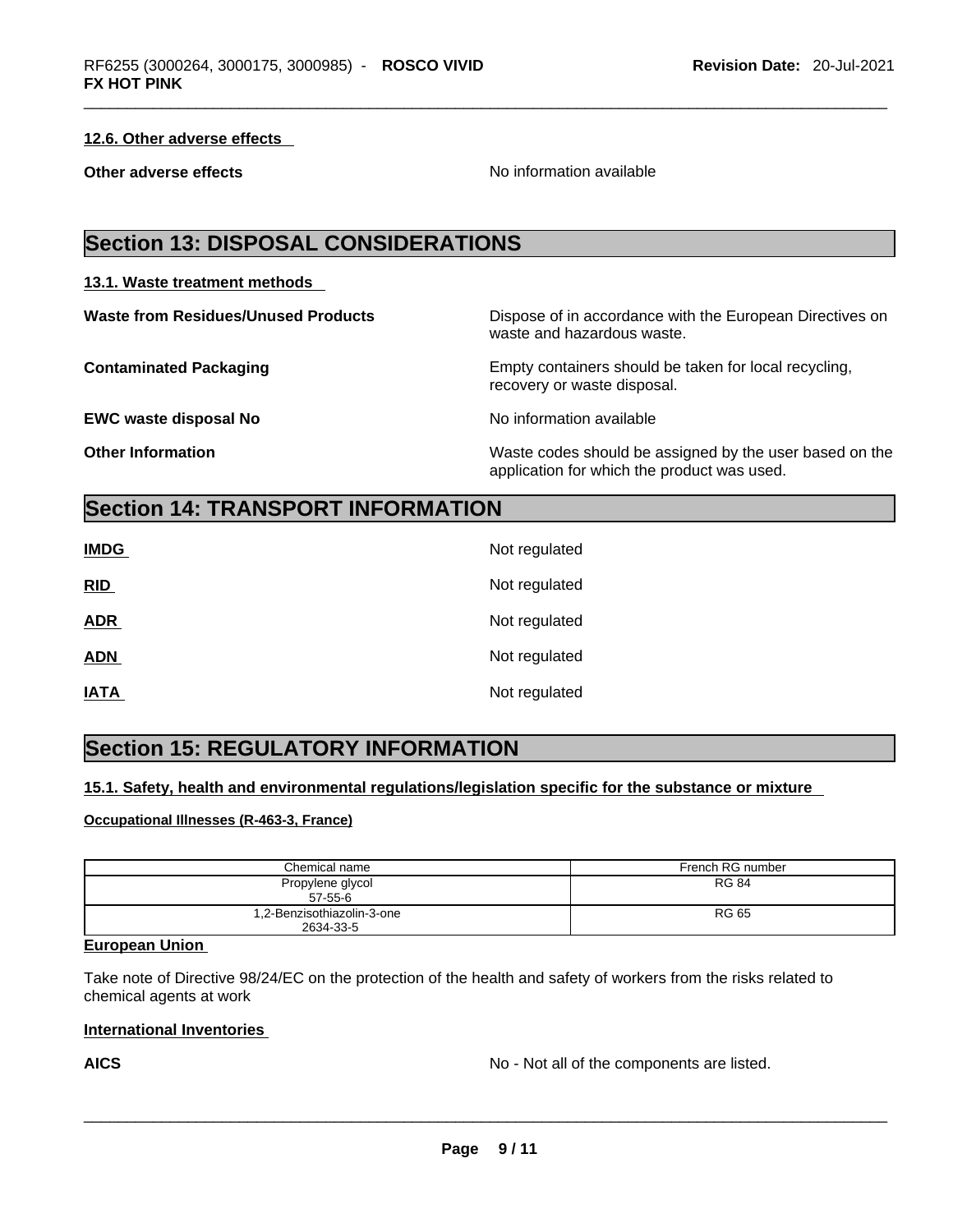| <b>DSL: Canada</b>            | Yes - All components are listed or exempt. |
|-------------------------------|--------------------------------------------|
| <b>EINECS: European Union</b> | No - Not all of the components are listed. |
| <b>ENCS</b>                   | No - Not all of the components are listed. |
| <b>IECSC</b>                  | No - Not all of the components are listed. |
| <b>KECL (Annex 1)</b>         | No - Not all of the components are listed. |
| <b>PICCS</b>                  | No - Not all of the components are listed. |
| <b>TSCA: United States</b>    | Yes - All components are listed or exempt. |

#### **Legend**

**AICS** - Australian Inventory of Chemical Substances **DSL/NDSL** - Canadian Domestic Substances List/Non-Domestic Substances List **IECSC** - China Inventory of Existing Chemical Substances  **EINECS/ELINCS** - European Inventory of Existing Chemical Substances/European List of Notified Chemical Substances **ENCS** - Japan Existing and New Chemical Substances **KECL** - Korean Existing and Evaluated Chemical Substances **PICCS** - Philippines Inventory of Chemicals and Chemical Substances **TSCA** - United States Toxic Substances Control Act Section 8(b) Inventory

#### **15.2. Chemical safety assessment**

# **Chemical Safety Report Chemical Safety Report No information available**

# **Section 16: OTHER INFORMATION**

**Full text of H-Statements referred to under section 3** H301 - Toxic if swallowed H302 - Harmful if swallowed H310 - Fatal in contact with skin H314 - Causes severe skin burns and eye damage H315 - Causes skin irritation H317 - May cause an allergic skin reaction H318 - Causes serious eye damage H330 - Fatal if inhaled H331 - Toxic if inhaled H400 - Very toxic to aquatic life H410 - Very toxic to aquatic life with long lasting effects H411 - Toxic to aquatic life with long lasting effects **Classification procedure:** Expert judgment and weight of evidence determination **Key literature references and sources for data** Data from internal and external sources **Prepared By Product Stewardship Department** Rosco Laboratories Inc. 52 Harbor View Avenue Stamford, CT 06902, USA Phone: (203)-708-8900 **Issuing Date** 11-Sep-2020 **Revision Date:** 20-Jul-2021 **Revision Summary** (M)SDS sections updated, 2, 3, 4, 11, 15, 16 \_\_\_\_\_\_\_\_\_\_\_\_\_\_\_\_\_\_\_\_\_\_\_\_\_\_\_\_\_\_\_\_\_\_\_\_\_\_\_\_\_\_\_\_\_\_\_\_\_\_\_\_\_\_\_\_\_\_\_\_\_\_\_\_\_\_\_\_\_\_\_\_\_\_\_\_\_\_\_\_\_\_\_\_\_\_\_\_\_\_\_\_\_